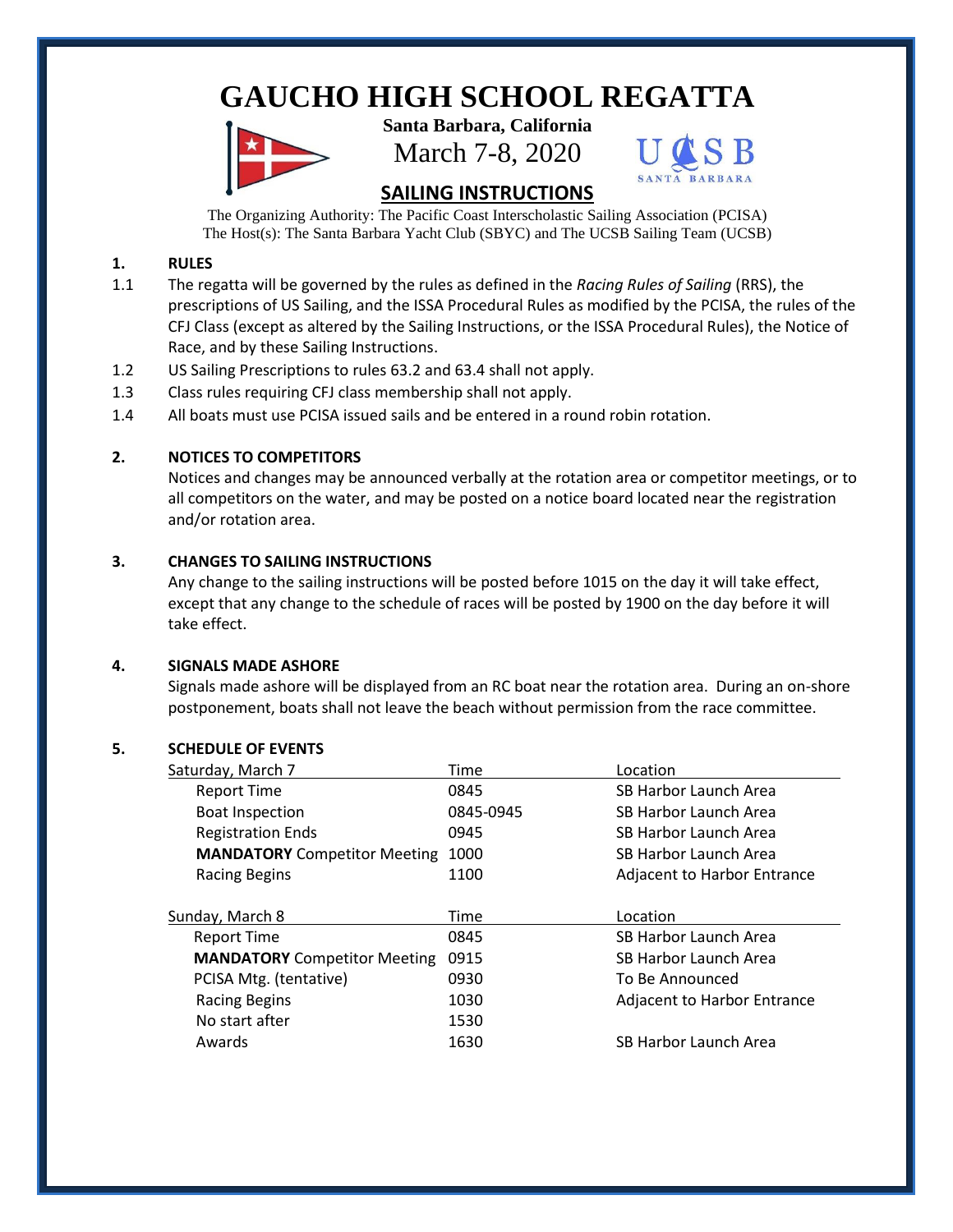#### **6. RIGGING/DERIGGING**

Each team should rig and de-rig the boat they brought for the event on both Saturday and Sunday prior to racing and after racing is over. Sails should be rolled and placed under the thwart of each boat at night on Saturday and returned to the PCISA on Sunday.

#### **7. SAILING AREAS**

The sailing area will be the Santa Barbara Channel within one half mile of the harbor entrance. Further description will be given at the competitor meeting.

#### **8. COURSES**

Courses will be chosen from the attached course chart and will be hailed before the beginning of each start sequence and may be posted on red and white placards.

#### **9. MARKS**

Turning marks will be as described in 'Attachment A – Course Chart'.

#### **10. START**

- 10.1 The starting sequence shall be as described in Appendix U, with the warning given 3 minutes before the start. Sounds may be whistles or horns.
- 10.2 The starting line will be between a staff displaying an orange flag on the Race Committee Signal Boat at the starboard end and the course side of the port-end starting mark as shown in 'Attachment A – Course Chart'.

#### **11. INDIVIDUAL RECALLS**

Individual Recall - When, at a boat's starting signal, any part of her hull, crew or equipment is on the course side of the starting line or she must comply with RRS 30.1, the race committee shall promptly display flag X. The flag shall be displayed until all such boats are completely on the prestart side of the starting line or its extensions and have complied with RRS 30.1, if it applies, but not later than two minutes after the starting signal, whichever is earlier. The Race Committee may also attempt to notify individual boats by hailing their sail or bow numbers (Changes RRS 29.1 and S6). The RC may attempt to hail the sail number of a boat On Course Side (OCS), but failure to receive or hear the hail shall not be grounds for redress. The order in which boats are hailed shall not be ground for redress. It is each boat's responsibility to start correctly.

#### **12. GENERAL RECALLS**

A General Recall will be signaled in accordance with ISSA Procedural Rules. In accordance with ISSA Procedural Rules, the 'Round-the-Ends' provisions of RRS 30.1 shall then apply to all subsequent starting sequences for that race, without the need for any signal to be given.

#### **13. FINISH**

The finishing line will be between the course side of the finishing mark and a staff displaying an orange flag on the RC boat as shown in 'Attachment A – Course Chart'.

#### **14. TIME LIMITS**

There will be no time limit. However, the RC may choose to finish boats on the course if their position in the race has been established, in order to expedite the next start or rotation. Boats that continue to race after such a hail may miss the next start.

#### **15. PROTESTS AND REQUESTS FOR REDRESS**

15.1 Protests and requests for redress must be filed within 30 minutes of the last boat reaching the rotation area for each rotation. Protest forms will be available at the UCSB BBQ tent / registration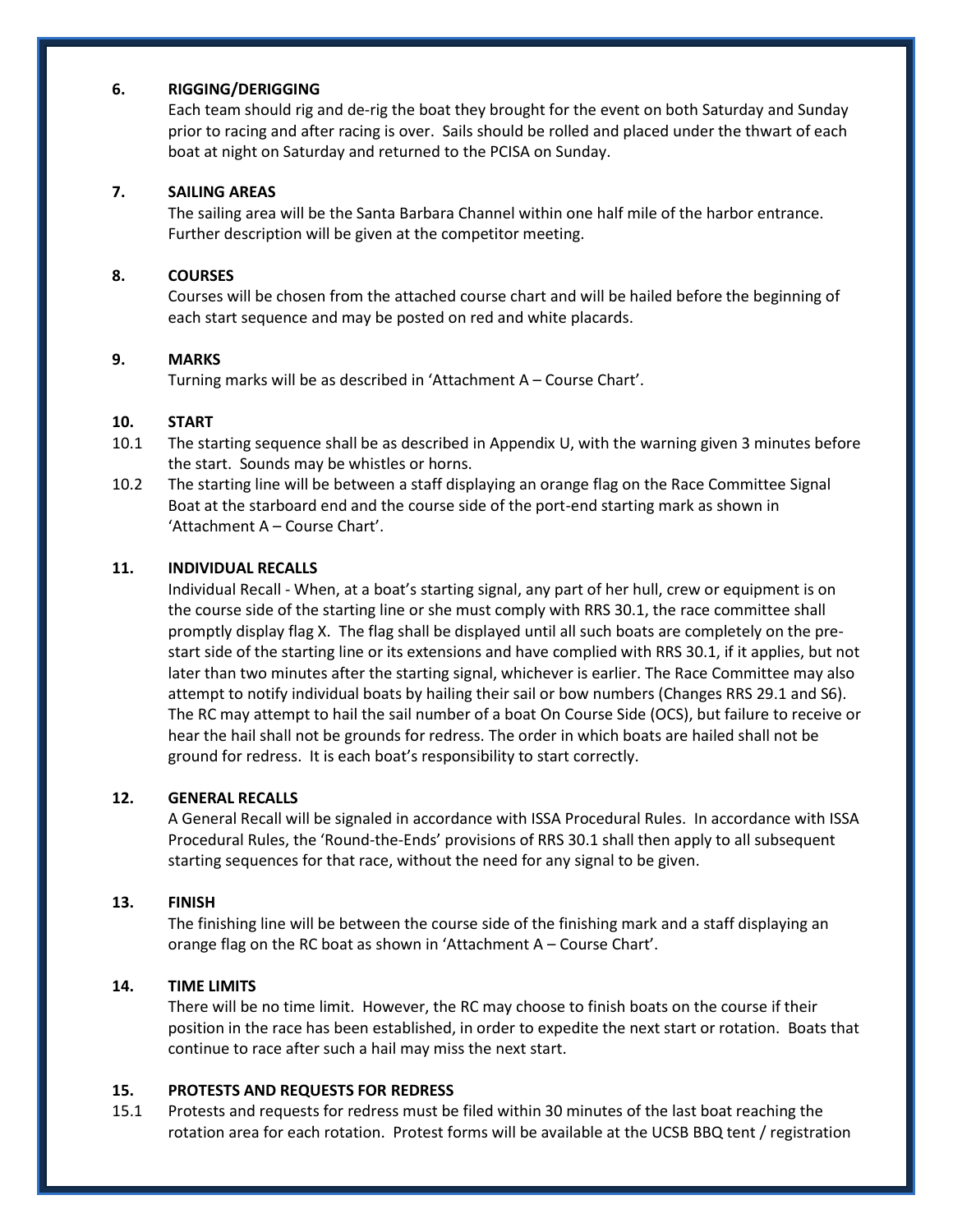table. All boats must notify the RC of their intent to protest immediately following the finish of the race in which the incident occurred.

15.2 Protests hearings and locations will be posted on the notice board at the rotation area. If time permits, protests may be heard during rotational breaks.

#### **16. ROTATIONS**

- 16.1 Rotation schedule will be online at scores.hssailing.org. Rotations area will be announced at the competitor meeting. All boats will be entered in a round robin.
- 16.2 The Race Committee may keep a division on the water for a third race in a row in the same boat and choose not to rotate.

#### **17. SCORING**

Scoring shall be completed as described in the ISSA Procedural Rules. Scores will be online at scores.hssailing.org.

#### **18. RECORD OF PARTICIPATION (RP)**

Record of Participation must be completed online at ts.hssailing.org by 2000 on the last day of the regatta.

#### **19. SAFETY & RETIREMENT**

- 19.1 Santa Barbara Channel is an open-ocean venue. Each sailor must provide adequate safety and cold water gear. PFDs must be worn at all times while on the water. Unprepared teams may be sent to the beach at the discretion of the race committee. There will be no redress given for such action.
- 19.2 The Race Committee may send any boat to shore if they appear to be struggling to handle the conditions. There will be no redress given for such action.
- 19.2 A boat that retires from a race shall notify the race committee as soon as possible. This can be done on land if necessary at the UCSB BBQ / Registration tent.

#### **20. SUPPORT BOATS**

The host will provide on the water support. Coaching shall be done from the rotation area, or a similar onshore location.

#### **21. PRIZES**

Prizes will be given out to the top three Gold teams and the top three Silver teams.

### **22. ADULT IN CHARGE**

Each sailor must be chaperoned at all times during this event by a designate Adult in Charge. That adult shall be responsible for the conduct of the sailors on their team(s) and shall take responsibility for decisions regarding safety. All such adults are required to attend the parent/coach meeting immediately following the skippers' meeting on Saturday. This Adult in Charge must also fully comply with ISSA Procedural Rule 1.3 [\(http://hssailing.org/documents/procedural\\_rules17-20.pdf\)](http://hssailing.org/documents/procedural_rules17-20.pdf).

### **23. DISCLAIMER OF LIABILITY**

Participants in this event compete entirely at their own risk. See Rule 4, Decision to Race. The organizing authority will not accept any liability for material damage or personal injury sustained in conjunction with or prior to, during, or after the regatta.